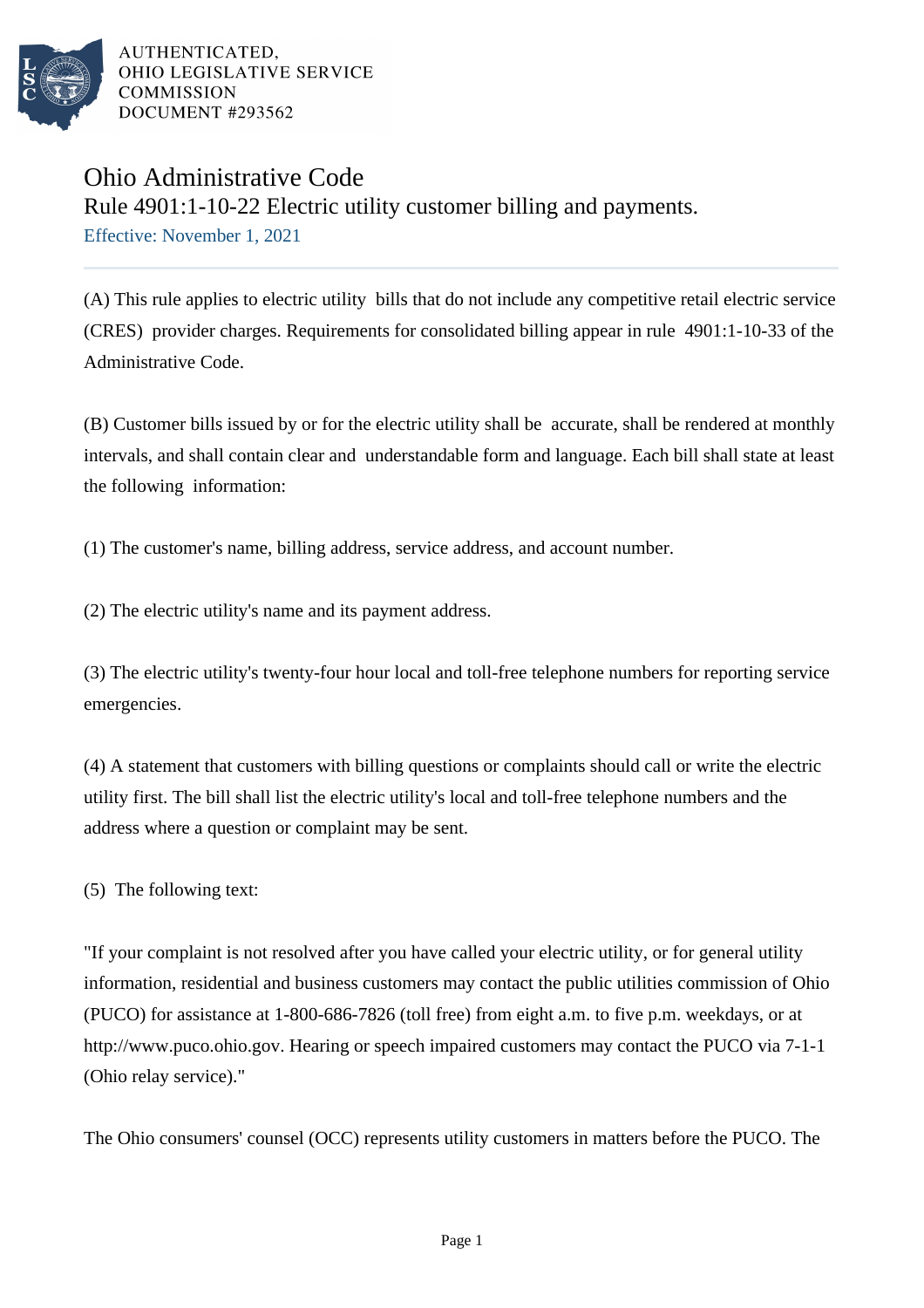

## AUTHENTICATED, OHIO LEGISLATIVE SERVICE **COMMISSION** DOCUMENT #293562

OCC can be contacted at 1-877-742-5622 (toll free) from eight a.m. to five p.m. weekdays, or at http://www.pickocc.org."

- (6) The rate schedule, if applicable.
- (7) Dates of the service period covered by the bill.
- (8) The billing determinants applicable:
- (a) Beginning meter reading(s)
- (b) Ending meter reading(s).
- (c) Demand meter reading(s).
- (d) Multiplier(s).
- (e) Consumption(s) for each pricing period.
- (f) Demand(s).
- (9) An identification of estimated bills.

 $(10)$  The due date for payment. The due date for residential bills shall not be less than fourteen days from the date of postmark. For residential bills being issued from outside the state of Ohio the due date shall not be less than twenty-one days.

 $(11)$  The current billing that reflects the net-metered usage for customer generators, if applicable.

(12) Any late payment charge or gross and net charges, if applicable.

(13) Any unpaid amounts due from previous bills, any customer credits, and the total amount due and payable.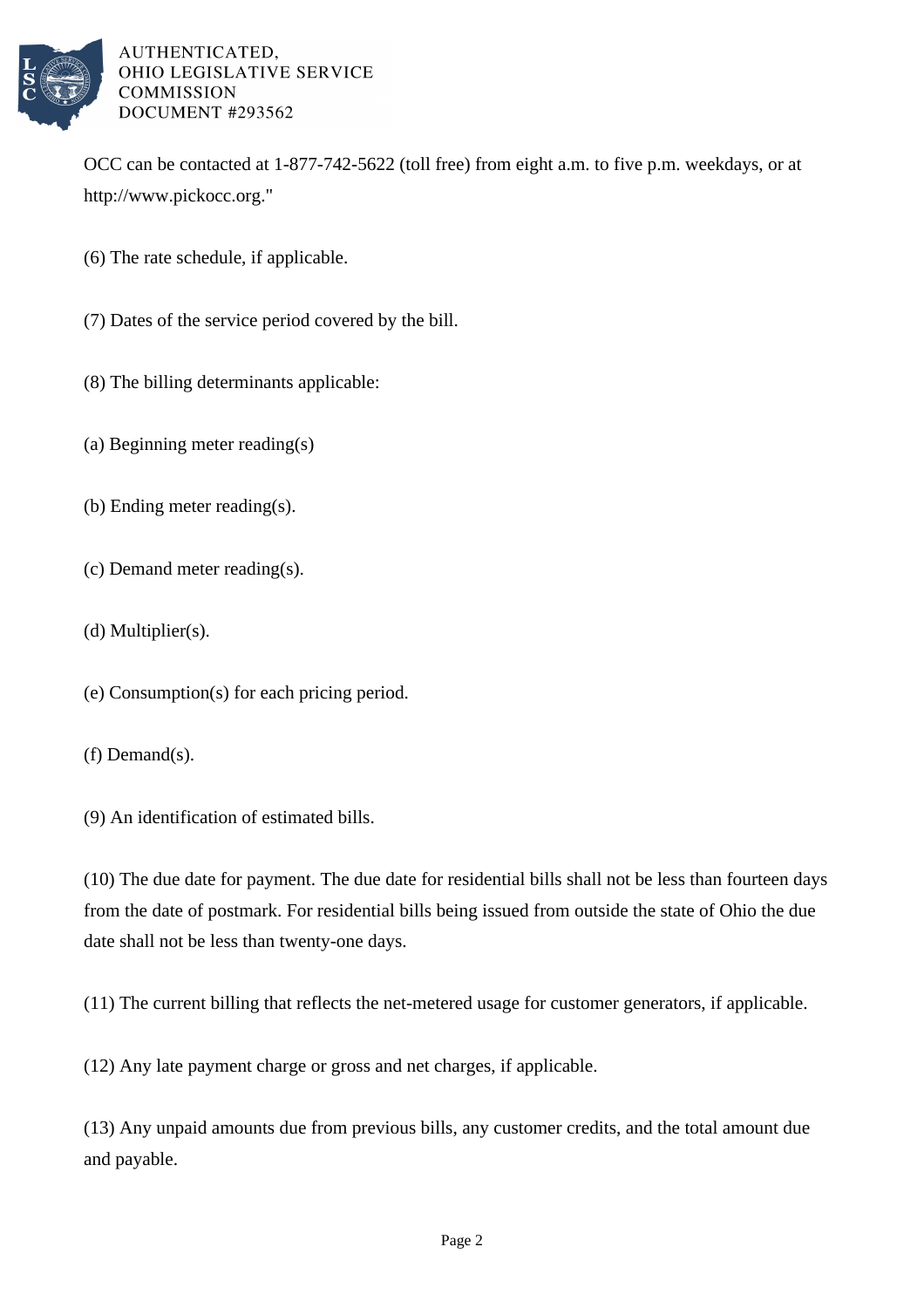

AUTHENTICATED, OHIO LEGISLATIVE SERVICE **COMMISSION** DOCUMENT #293562

(14) The current balance of the account, if the residential customer is billed according to a budget plan.

(15) The current gas and electric charges separately, if the customer is billed for gas and electric service on the same bill.

(16) If applicable, each charge for non-jurisdictional services, and the name and toll-free telephone number of each provider of each service.

 $(17)$  Any nonrecurring charge.

(18) Any payment(s) or  $\text{credit}(s)$  applied to the account during the current billing period.

- (19) Any applicable percentage of income payment program (PIPP) billing information:
- (a) Current PIPP payment.

(b) PIPP payments defaulted (i.e., past due).

- (c) Total PIPP amount due.
- (d) Total account arrearage.

(20) An explanation of codes and abbreviations used.

 $(21)$  At a minimum, definitions for the following terms, or like terms used by the company, if applicable: customer charge, delivery charge, estimated reading, generation charge, kilowatt hour, and late payment charge.

(22) If applicable, the name of the CRES provider and a statement that such provider is responsible for billing the supplier charges.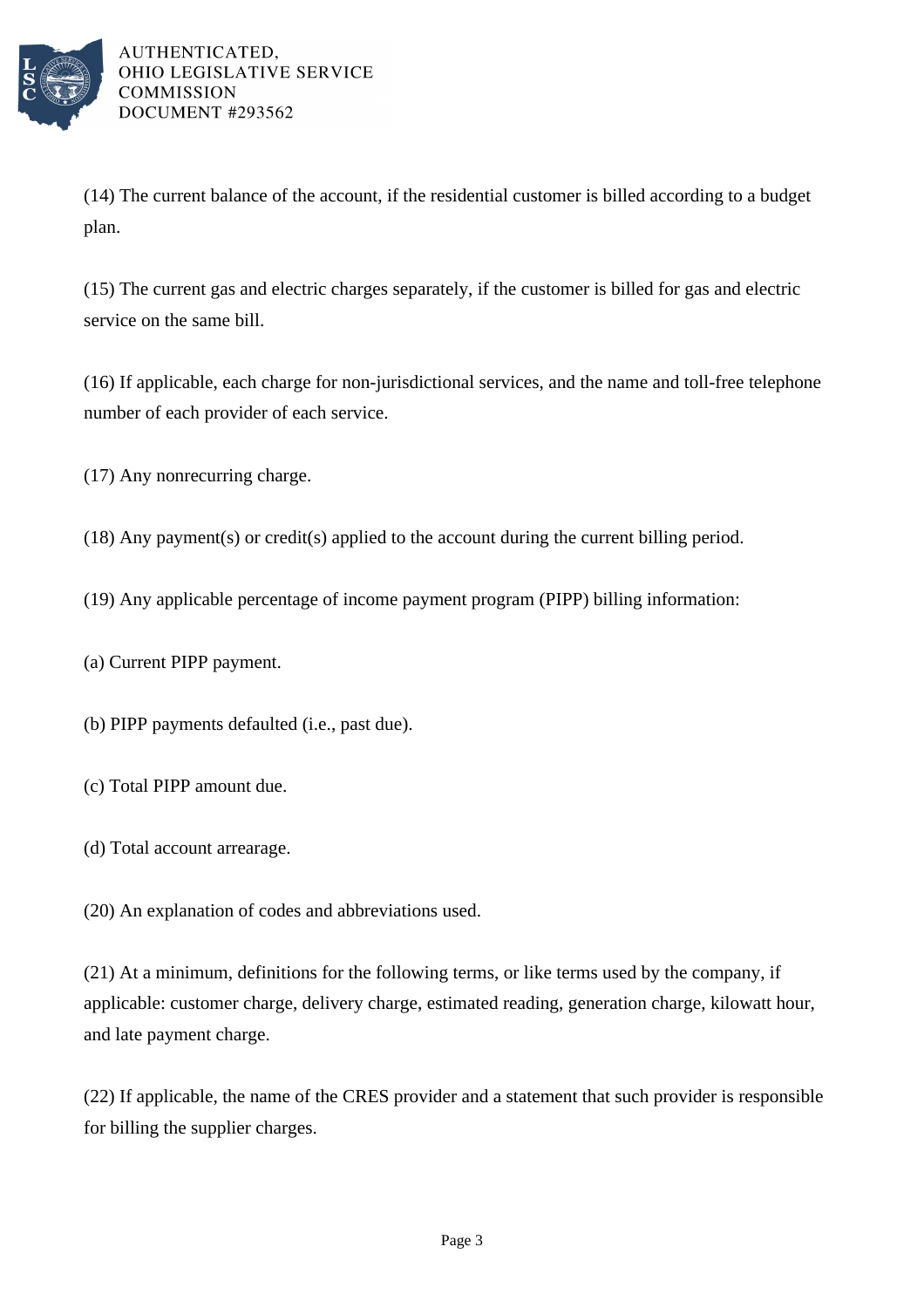

## AUTHENTICATED. OHIO LEGISLATIVE SERVICE **COMMISSION** DOCUMENT #293562

(23) A numerical representation of the customer's historical consumption during each of the preceding twelve months, with a total and average consumption for such twelve-month period.

(24) The price-to-compare notice on residential customer bills and a notice that such customers can obtain a written explanation of the price-to-compare from their electric utility.

(25) Other information required by Ohio law or commission rule or order.

(C) Each electric utility shall publish and maintain an online active bill calculator that shows each and every rate or charge and permits customers to enter their billing determinates to determine the accuracy of their bill.

(D) Any new bill format proposed by an electric utility shall be filed with the commission for approval. If an application for sample bill approval is not acted upon within forty-five calendar days, said sample shall be deemed approved on the forty-sixth day after the filing.

(E) Each electric utility shall, upon request, provide customers with an updated list of the name and street address/location of the nearest payment center and/or local authorized agent, and alternative methods available for payment of customer bills. If an electric utility accepts payments from customers via authorized agents, the electric utility shall provide signage to the authorized agent with its logo, or other appropriate indicators, that affirm the payment location as an authorized agent of the electric utility. Customers shall not be charged more than two dollars for processing their payments by cash, check, or money order at authorized agent locations.

(F) When a customer pays a bill at the electric utility's business office or to an authorized agent of the company, that payment, including any partial payment, shall be immediately credited to the customer's account where feasible, and in any event be credited to the customer's account as of the date received at the business office or by the agent. No electric utility shall disconnect service to a customer who pays, to the electric utility or an authorized agent of the electric utility, the total amount due on the account (or an amount agreed upon between the electric utility and the customer to prevent disconnection), by the close of business on the disconnection date listed on the disconnection notice. Payment received by an authorized agent of the electric utility shall constitute receipt of payment by the electric utility.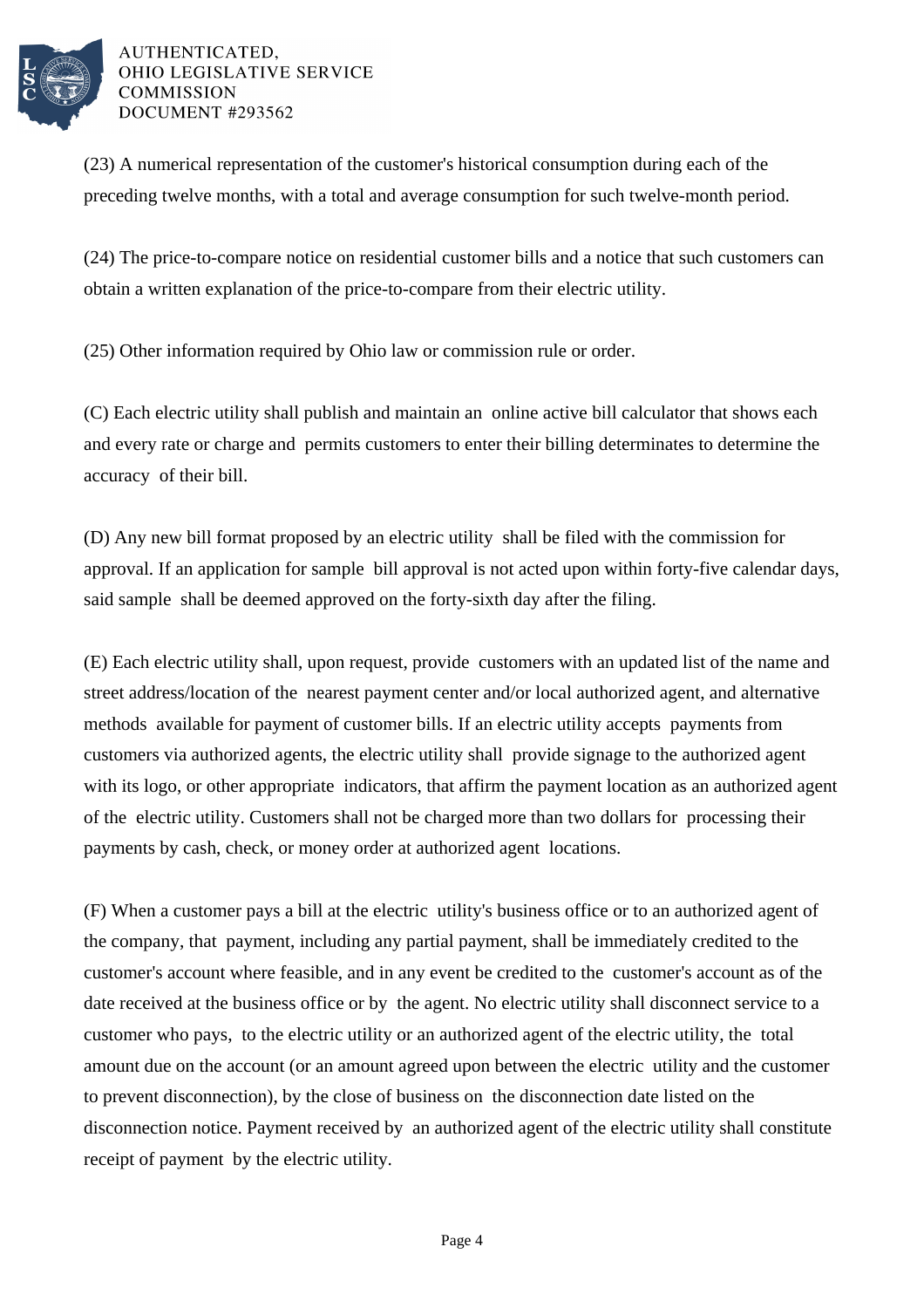

AUTHENTICATED. OHIO LEGISLATIVE SERVICE **COMMISSION** DOCUMENT #293562

(G) Each electric utility shall establish a policy for its own personnel and for its authorized agents to handle billing disputes, requests for payment arrangements, and payments to prevent disconnection of service. If such matters cannot be handled by an agent authorized to accept payments, the electric utility shall provide customers with its local and toll-free numbers to use at a nearby telephone.

(H) Each electric utility shall credit any customer's partial payments in the following order:

(1) Past due distribution, standard offer generation, and transmission charges.

(2) Current distribution, standard offer generation, and transmission charges.

(3) Other past due and current charges for non-jurisdictional services.

Budget billing payments and payments in full of the undisputed amount related to a bona fide dispute do not constitute partial payments. Payments made on accounts for which there is a bona fide dispute shall be credited to the undisputed portion of the account.

(I) Any electric utility wishing to issue billing statements online shall comply with the following requirements:

 $(1)$  A customer shall not be required to use online billing.

(2) No enrollment or usage fees shall be assessed to a customer who chooses to receive bills and/or customer information online.

 $(3)$  The online billing statement shall include all requirements listed in paragraph  $(B)$  of this rule.

(4) The electric utility shall maintain a secure and encrypted site that is to be accessed only by the customer of record after completing a secure registration process.

 $(5)$  Any fees to accept online payments shall be clearly disclosed in payment window(s).